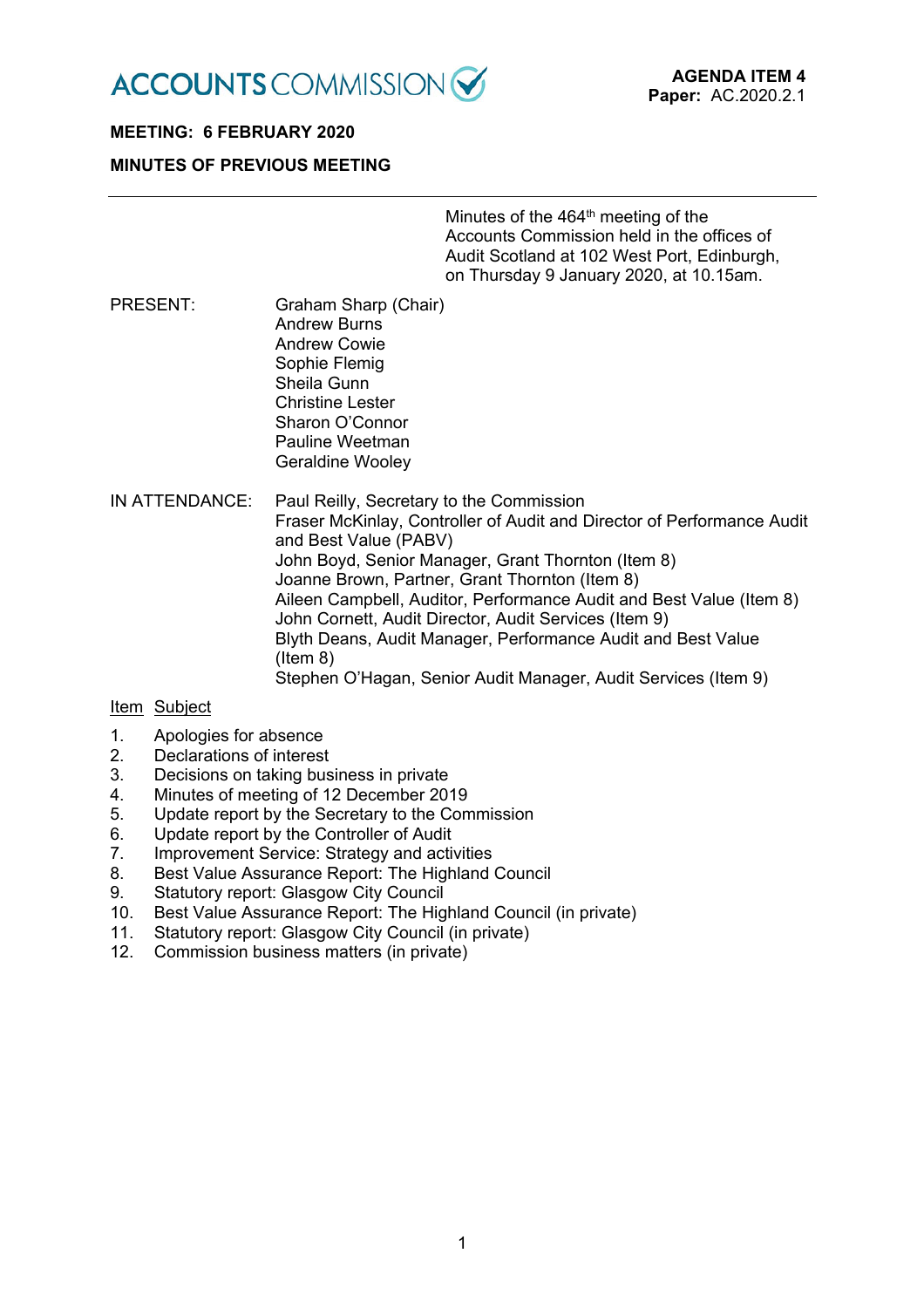## 1. Apologies for absence

It was noted that apologies for absence had been received from Tim McKay, Stephen Moore and Elma Murray.

## 2. Declarations of interest

The following declaration of interest was made:

• Andy Cowie in item 8 as he is resident in the Highland Council area and in a former role as a chief police officer he worked in partnership with Highland Council, and in item 9 as he is a former resident in the Glasgow City Council area.

## 3. Decisions on taking business in private

It was agreed that items 10 to 12 be considered in private because:

- Item 10 requires the Commission to consider actions in relation to a report by the Controller of Audit.
- Item 11 requires the Commission to consider actions in relation to a report by the Controller of Audit.
- Item 12 may be required if there are any confidential matters that require to be discussed outwith the public domain. The Chair will inform the meeting in public at the start of the meeting if this item is required and what it covers.

No business was notified by members for item 12 and thus the Chair advised that the item would not require discussion.

## 4. Minutes of meeting of 12 December 2019

The minutes of the meeting of 12 December 2019 were approved as a correct record.

## 5. Update report by the Secretary to the Commission

The Commission considered a report by the Secretary providing an update on significant recent activity relating to local government and issues of relevance or interest across the wider public sector.

During discussion, the Commission agreed:

• In relation to paragraph 6, to write to the Scottish Government to note the Commission's confidence in the evidence reported in the Local Government Overview Report in relation to local government budgets.

## *Action: Secretary*

• In relation to paragraph 8, to note that the Commission will note its interest with the Local Government and Communities Committee in its call for views on how to achieve community wellbeing, with a view to participating at a later stage of the Committee's work.

## *Action: Secretary*

• In relation to paragraph 11, to note that the Secretary will report back on the implications for the Commission on the Financial Reporting Council's revised Ethical Standard.

## *Action: Secretary*

 In relation to paragraph 16, to note that the Secretary will consult with Audit Scotland colleagues on whether to respond to the Scottish Government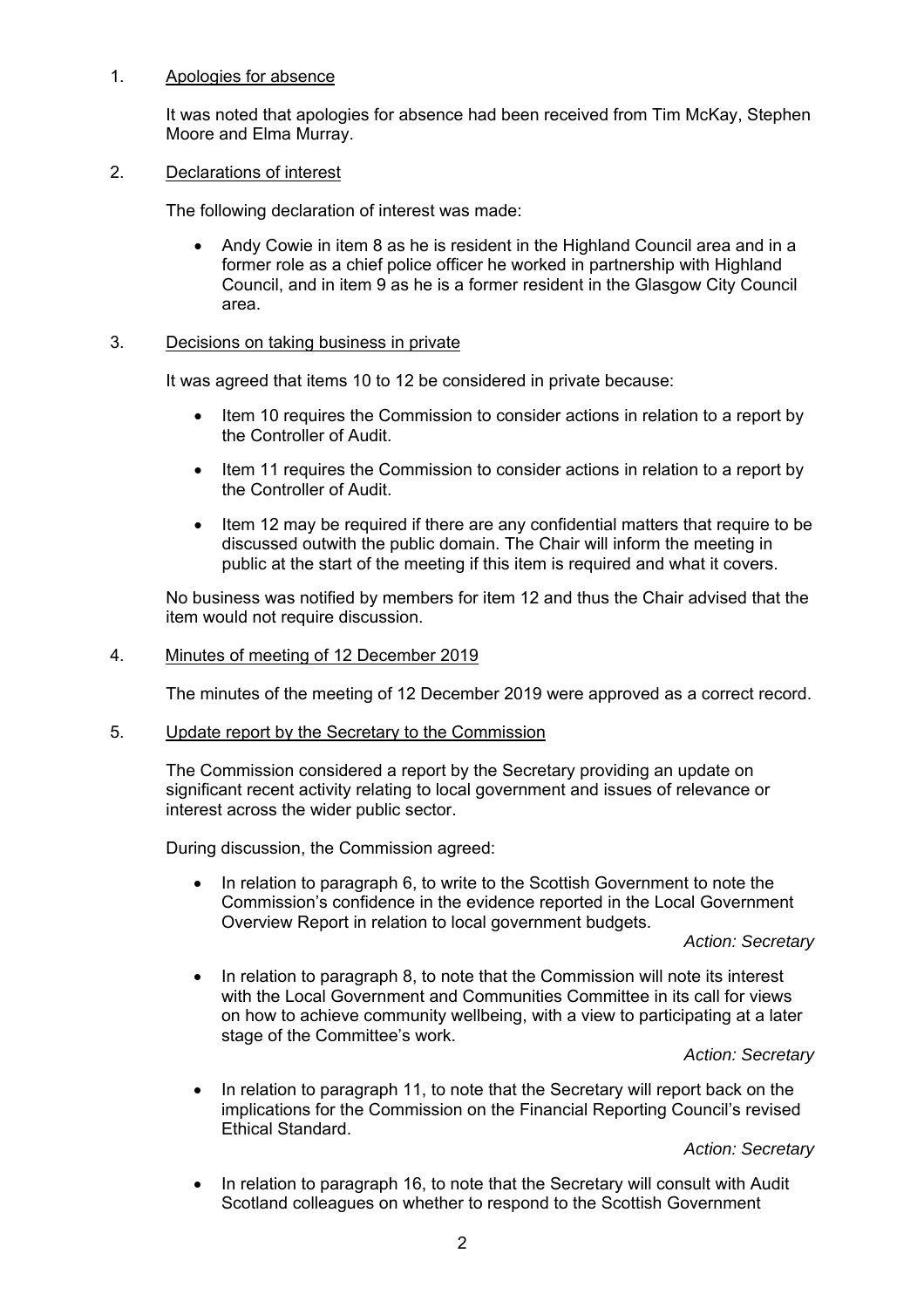consultation on the draft vision and principles for *Housing to 2040*.

## *Action: Secretary*

 In relation to paragraph 18 and a query in this regard from Geraldine Wooley, agreed that the Director of PABV discuss with the teams overseeing work on the National Fraud Initiative and Housing Benefit Performance Audit the potential for reporting on recent increased benefit uptake, including matters relating to the impact of the Money Talk Team service provided by Citizens Advice.

## *Action: Director of PABV*

 In relation to paragraph 25 and a query in this regard from Sheila Gunn, that more information be provided on the support provided by the Scottish Government to Highland Council in relation to housing shortages.

## *Action: Secretary and Director of PABV*

 In relation to paragraph 26, to note that the Secretary would report further on the implications for the Commission's work of the Scottish Elections Reform Bill.

## *Action: Secretary*

 In relation to paragraph 43, to note that the Secretary will consult with Audit Scotland colleagues on whether the Commission should respond to the call for views of the Health and Sport Committee in its inquiry into social care.

## *Action: Secretary*

Following discussion, the Commission agreed to note the report.

## 6. Update report by the Controller of Audit

The Commission noted a verbal update from the Controller of Audit on his recent activity.

Arising therefrom, the Commission noted advice from the Controller that he would be reporting to the Commission at a future meeting on matters arising from the audit of Fife Integration Joint Board.

## 7. Improvement Service: Strategy and activities

The Commission considered a report from the Secretary introducing a presentation from Sarah Gadsden, Interim Chief Executive of the Improvement Service.

During discussion, the Commission:

- Noted its desire for further discussion with the Interim Chief Executive on matters of mutual interest, particularly around its forthcoming business plan.
- Noted advice from the Interim Chief Executive on the outcome of the strategic review of the Improvement Service conducted by its Board in conjunction with COSLA.
- Noted advice from the Interim Chief Executive, arising from a query from Christine Lester, on ongoing and proposed activities in relation to health and social care integration.
- Agreed to further consider the potential for a joint statement from the Commission and the Improvement Service in relation to their respective roles in improvement.

*Action: Secretary*